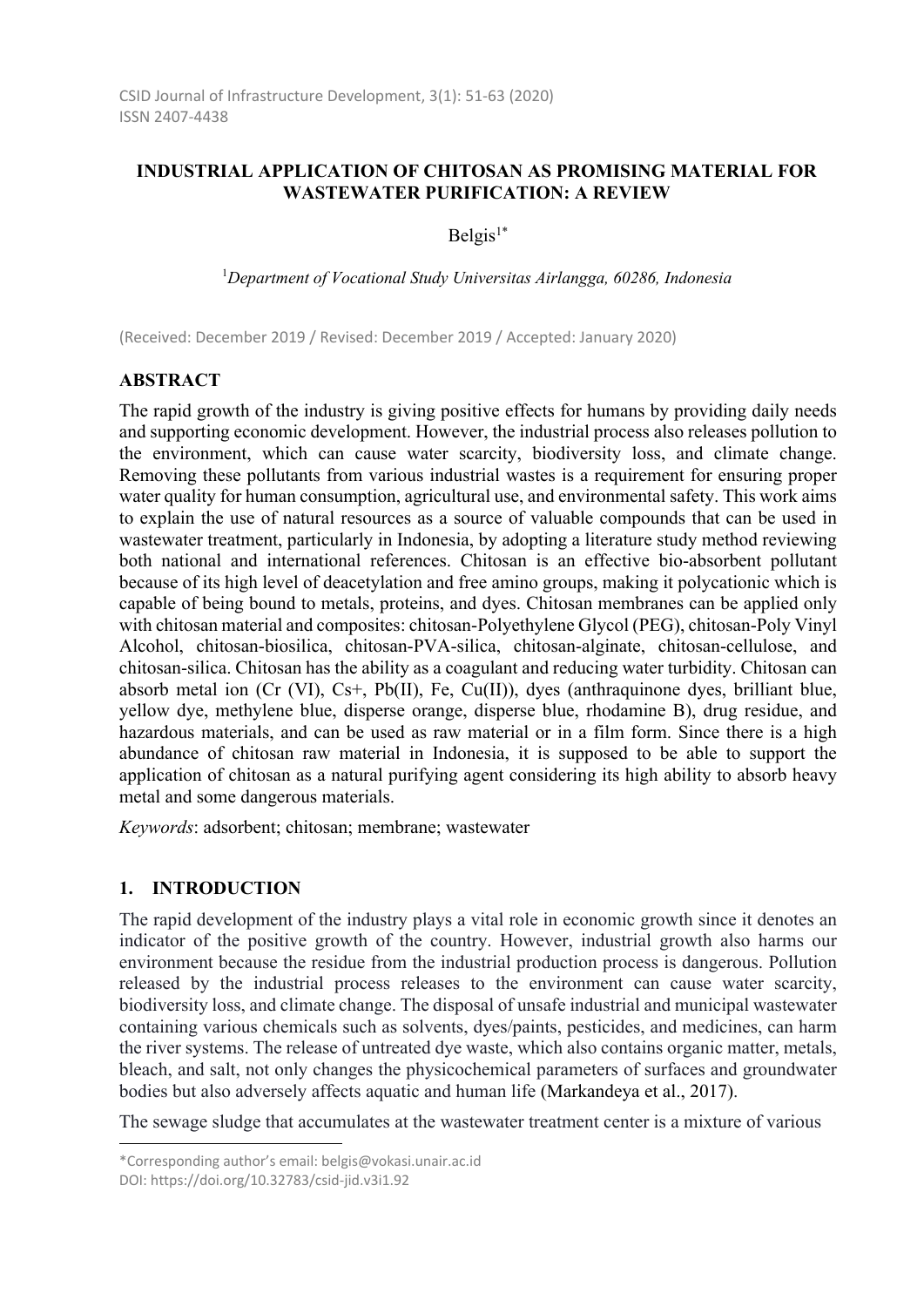organic and inorganic materials containing substances and microorganisms from various sources (Bratina et al., 2016). The composition of liquid waste consists of 99.9% water, and the rest is solid material (Lessa et al., 2018). The final waste from the industrial process is discharged into the waters and rivers after passing through wastewater management. Some industries do not have standard waste disposal; hence they cause water pollution in river areas (Karimifard & Alavi Moghaddam, 2018; Li et al., 2019). The problem of waste must be overcome in order to be corresponding to the environmental sustainability issue, particularly in wastewater treatment, in which only hygienic material can be released into the environment. At present, the technology for the separation and recovery of water purification using organic materials has progressed, is easily accessible, and is generally inexpensive. Liquid waste is released as a suspension or granules in liquid media (Li et al., 2019).

Various waste management methods are being used to separate the pollution of liquid waste in physical, chemical, and biological forms from waste treatment or in combination. In general, chemical wastewater treatment is a separation process with a coagulation-flocculation system (Karimifard & Alavi Moghaddam, 2018). Some chemicals can be used efficiently and effectively but still somehow produce other residues that contain hazardous substances. Providing an effective, efficient, and harmless liquid waste management system is an effort to minimize pollution residues on water. One of the wastewater treatment technologies that are widely used today is membrane technology. The current use of membranes can be carried out on a large scale to produce drinking water from seawater in the desalination process by reverse osmosis, constituent recovery by electrodialysis, fractionation of macromolecules in the food and beverage industry by ultrafiltration processes and removing poisons and other poisons from human blood by dialysis in artificial kidneys (Karimifard & Alavi Moghaddam, 2018). Chitosan is a cationic polymer that is non-toxic, biodegradable, and biocompatible. Chitosan is an effective bioabsorbent pollutant because of its high level of deacetylation and free amino groups, so it is polycationic which is capable of binding to metals, proteins, and dyes. However, chitosan also has weaknesses. The use of chitosan as bio-absorbent dissolves in low pH so that it cannot absorb Cr (III) at low pH (Al-Manhel et al., 2018). This is caused by the active site (amine group) of chitosan that undergoes protonation, and the adsorption ability is influenced by anions in the waters.

Previous experiments have examined biopolymers that can bind heavy metal waste through the formation of complex compounds so that biopolymers can act as adsorbents to separate heavy metals from water even in deficient concentrations. One of the potential biopolymers as heavy metal adsorbents from wastewater is chitosan, the research of which has been extensively conducted for these last 25 years (Al-Manhel et al., 2018). Currently, chitosan has been widely used in industry as the absorbent of heavy metals in the water purification process, a preservative and anti-cholesterol in the food industry, a fertilizer factory, for cosmetics, and a surface coating for photo paper (Ma et al., 2018).

In Indonesia, chitosan has been researched for its application to enhance water quality (Ruswahyuni Hartoko, Agus, 2010). The experiments have been done to optimize the function of chitosan for purifying wastewater, but only a few industries have applied it to their waste management, despite it being in high abundance in Indonesia (Arifin et al., 2017; Noralia & Dina Kartika, 2013; Utami, Umi Barorh Lili Irawati, Utami, 2011). The increasing demand for safe drinking water, particularly in developing and underdeveloped countries, is a serious challenge because the sources of clean water available are epidemically polluted. Therefore, removing these pollutants from various industrial wastes, before being discharged into water bodies, is a requirement for ensuring proper water quality for human consumption, agricultural use, and environmental safety (Nurdjannah, 2016).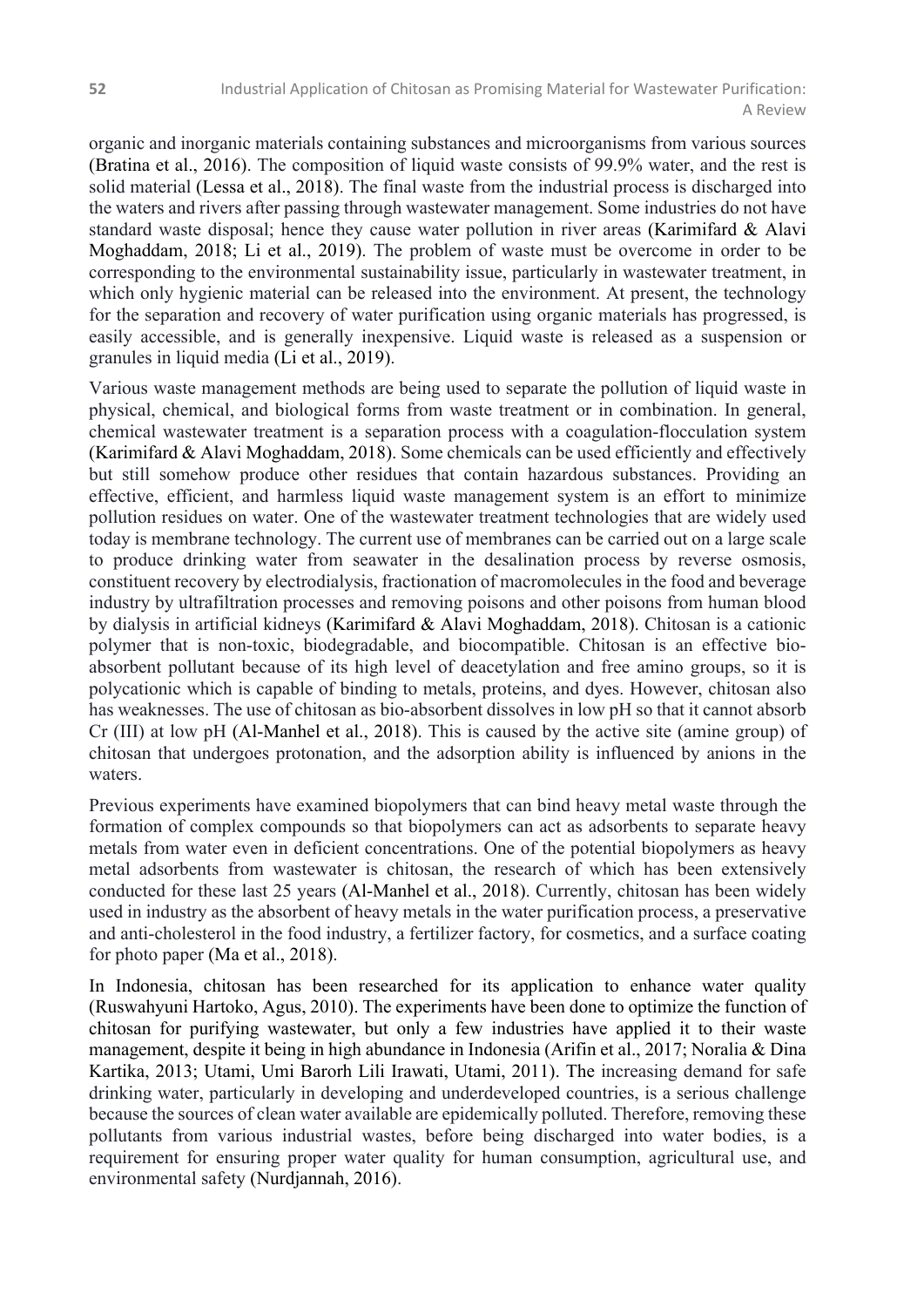Belgis. **53**

In this context, this paper aims to explain the use of natural resources as a source of valuable compounds that can be used in wastewater treatment. This technology can not only solve the problem of environmental pollution caused by industrial residues but also identify alternative natural resources that can be used optimally. Future research opportunities are shown for extensive use to minimize harmful environmental impacts.

#### **2. LITERATURE STUDY**

Chitosan is a 2-amino-2-deoxy-D-glucose polymer with  $\beta$ -1,4-glycoside bonds. Naturally, chitosan contains acetyl groups in some of its monosaccharides. The physical and chemical characteristics of chitosan are white and crystalline, soluble in organic acid solutions, but not soluble in other organic solvents. High-grade chitosan dissolves in acetic acid. Chitosan is slightly soluble in water, slightly dissolvable in HCl and  $HNO<sub>3</sub>$ ,  $0.5\%$   $H<sub>3</sub>PO<sub>4</sub>$ , whereas in  $H<sub>2</sub>SO<sub>4</sub>$ , it is not soluble. Chitosan has a strong positive charge, which can bind the negative charge of other compounds, and is easily subjected to biological degradation. The viscosity of chitosan in acetic acid tends to increase with increasing acid concentration or decreasing pH (Al-Manhel et al. 2018). Polymers obtained from renewable resources or valorization of agro-industrial and marine waste and by-products are considered attractive alternatives. Crustacean shell waste is the most abundant source of Chitin, but also the most available source to support commercial production of chitosan.

Chitosan is one of the most abundant organic materials after the amount of cellulose produced every year through the biosynthesis process, in which Chitin is its raw material. This is an essential constituent of the exoskeleton in animals, especially in crustaceans, mollusks, and insects. It is also the primary fibrillar polymer in particular fungal cell walls (Yavuz et al., 2009). The glucosamine content in chitosan is called the degree of deacetylation (DD). Depending on the source and preparation procedure, the molecular weight can range from 300 to more than 1,000 kD with DD from 30% to 95% (Kumari et al., 2015; Kumari & Rath, 2014). In general, chitosan has three types of reactive functional groups, amino groups, and primary and secondary hydroxyl groups, respectively in positions C (2), C (3), and C (6). These groups allow chitosan modifications such as graft copolymerization for specific applications, which can produce a variety of scaffolds that are useful for tissue engineering applications. The chemical properties of chitosan, in turn, provide many possibilities for a covalent and ionic modification that allow extensive adjustment of mechanical and biological properties. Chitosan is a natural material that has very high economic value and use-value. The use of chitosan as a material to purify liquid waste, especially industrial waste, needs to be increased, given the high impact resulting from disposed of liquid waste that is not appropriately refined. The advantage of chitosan as an easily formed and easily obtainable material is the opportunity for researchers to experiment and create the right formula to overcome the problem of liquid waste.



**3. METHODS**

This study is conducted using literature study methods. The national references gathered from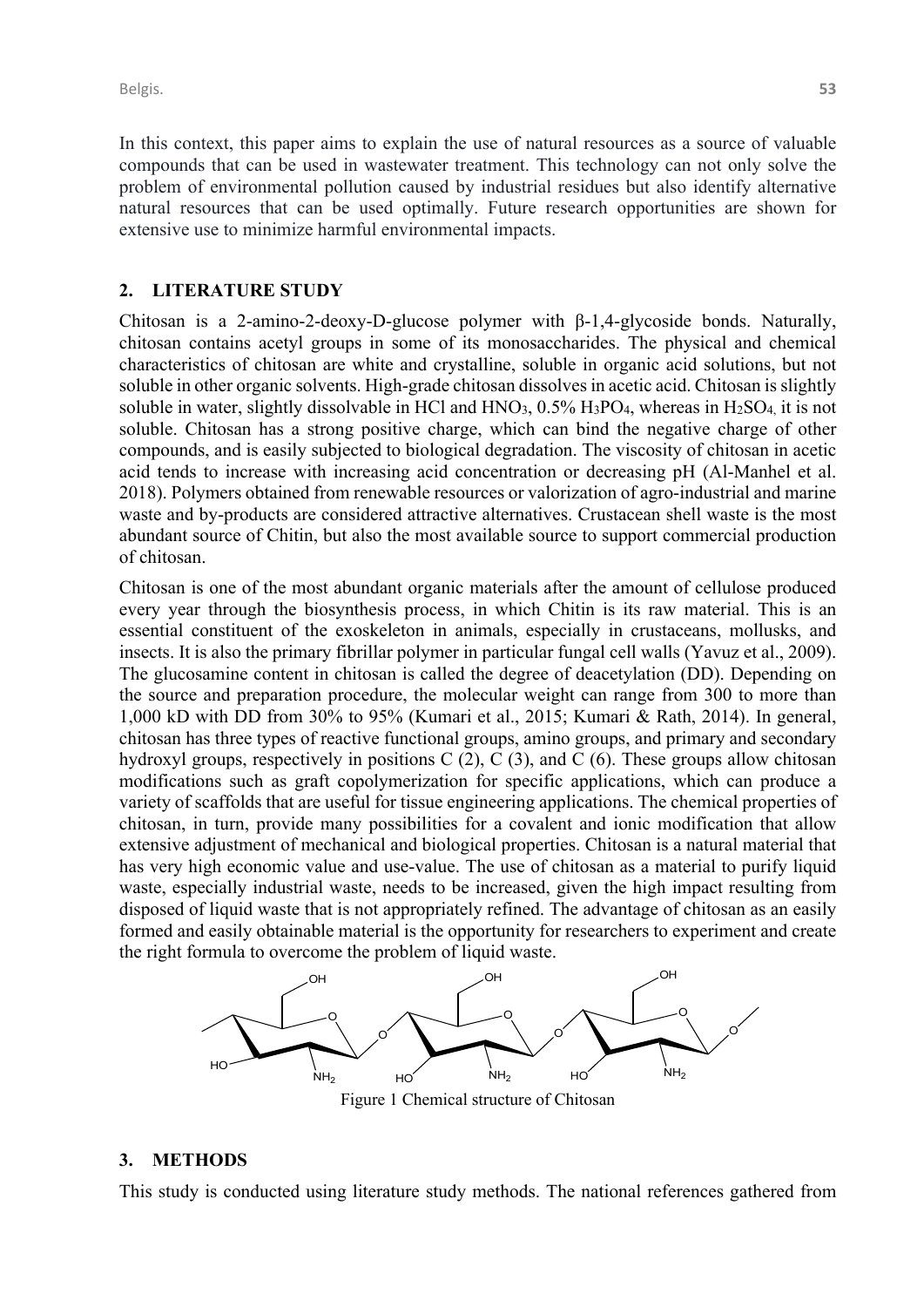google scholar (30%) and international references (70%) gathered from ScienceDirect and Scopus resources. The review performed in the thematical section, where each topic or issue was organized by theme approach and discussion. A similar issue will be summarized within each thematic section and illustrated comprehensively.

# **4. RESULTS AND DISCUSSION**

# **4.1. The Application of Chitosan**

# *4.1.1. Filtrate membrane materials*

The chitosan membrane is a semi-permeable thin layer between two phases that has different characters. The first phase is the feeder solution, while the second phase is the permeate or separation results. The most important thing about membranes is the ability to control the size of particles that passing off through membranes. The chitosan membrane is often widely used for various separation processes because of the membrane properties and the ability. Chitosan membranes can absorb heavy and dangerous metal ions.

Chitosan membrane is made by dissolving chitosan in 0.75% acetic acid then stirring it using a stirrer for 3 hours to form a dope (clear thick liquid). Chitosan membrane can also be added with crosslinker compounds such as formaldehyde and glutaraldehyde, to enhance its bonding strength when it is further composited with other materials.

Chitosan membrane can be applied only with chitosan material (Ramadhanur & Sari, 2015) and composites. Some chitosan composites include chitosan-Poly ethylene Glycol (PEG) (Wahyuni et al., 2017), chitosan-Poly Vinyl Alcohol (Wahyuni et al., 2017), chitosan-biosilica (Zulfi et al., 2014), chitosan-PVA-silica (Chodijah,Siti & Liza,Novriani, 2018), chitosan-alginate (Evaani & Cahyaningrum, 2012), chitosan-cellulose (Nurdin & Maulana, 2016), and chitosan-silica (Noralia & Dina Kartika, 2013).

# *4.1.2. Coagulant materials*

Coagulation is the process of forming clots using coagulant material. Coagulation is also a colloidal clumping into a more substantial form. Sediments can be obtained from colloids by heating, so that larger particles develop and encourage smaller particles (Aulia et al., 2016). Particle size affects the deposition of particles in aqueous media. Colloids require coagulant substances to form deposits and also need sufficient time to settle ultimately. If the deposition time is less, then the suspended solids can be shifted so that coagulation and flocculation processes can occur so that the larger particle size and deposition occur quickly (Kumari & Rath, 2014).

The use of coagulants in processing industrial waste has become a common thing to do. Coagulants reduce turbidity and bind solids in water (Fatombi et al., 2013). Chitosan has the ability as a coagulant and has the function of lowering wastewater pollution so that it becomes more apparent by 43% to 50.5% (Arifin et al., 2017; Susanto, Joko Prayitno, 2000; Utami, Umi Barorh Lili Irawati, Utami, 2011).

## *4.1.3. Adsorbent materials*

Adsorbents are very porous materials, and the adsorption process occurs mainly in pore walls or specific areas in a particle. Adsorbents are considered as suitable adsorbents if the absorption and drying time is fast (Hameed et al., 2008). Contact time is crucial in the adsorption process.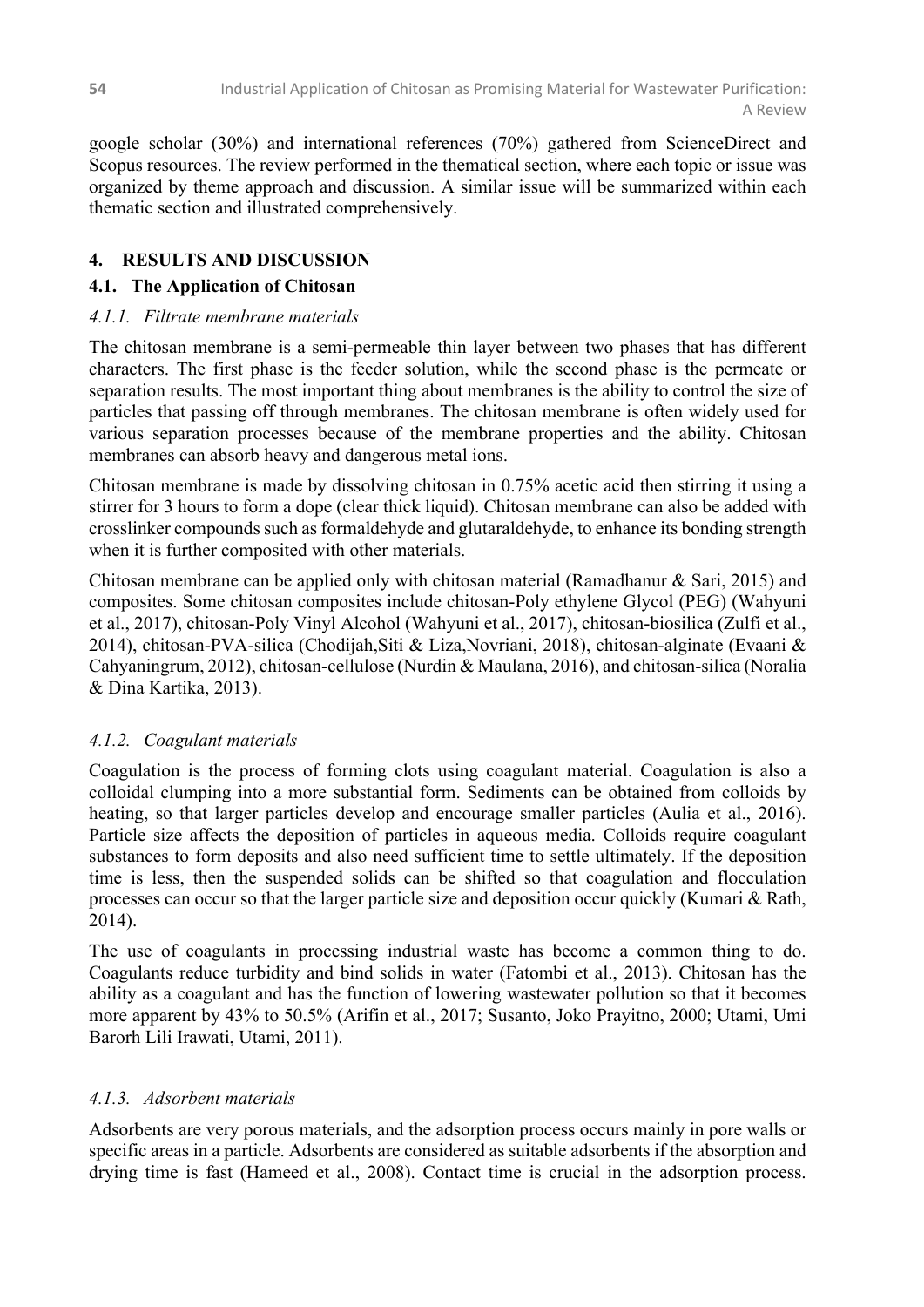Adequate contact time allows the diffusion and adhesion process of absorbing molecules to take place better (Mohd Din et al., 2009; Yavuz et al., 2009).

As an adsorbent, chitosan can be applied alone or in combination with other suitable materials to increase its effectiveness. The function of chitosan as an adsorbent is to absorb harmful substances and colors (Hui et al., 2018; Markandeya et al., 2017; Nitayaphat, 2017; Nuralam, Endoraza & Arbi, 2012; Shaida et al., 2018) that can be improved by using a combination of materials such as activated coconut shell charcoal, chitosan-silica bead (Susilowati, Endang & Mahatmanti, 2018), chitosan-rubber (Phasuphan et al., 2019), chitosan-Fe<sub>3</sub>O<sub>4</sub> salt (Liu et al., 2016), chitosan-epichlorohydrin (Yan et al., 2018), chitosan-carbon (Yong-hong Huang, 2018), and chitosan-lignin (Nair et al., 2014).

Pal et al. (2013) showed excellent adsorbent activity from a large number of chitosan gel beads. Its diverse biocompatibility makes bio gel beads more attractive. Chitosan hydrogel beads that have a synergistic effect play an essential role in increasing the efficiency of adsorption. Dyes materials that have been absorbed by chitosan hydrogel beads can be recovered quantitatively using acetone. This positively supports an environmentally friendly process that implements a 'zero waste' management strategy.

### **4.2. Utilization of Chitosan for Purification Waste**

#### *4.2.1. Metal Ion Waste*

Metal-containing liquid waste is produced from several industrial activities such as oil mining at sea, liquid clothing dye residues, liquid preservative residues, moisture content metals, Tempe waste, tofu waste, and other chemical wastes (Al-Manhel et al., 2018).

A gel made from chitosan-multiwall carbon nanotube (MWNT)-poly(acrylic acid)-(PAA) poly(4-amino diphenylamine) (PADPA) can be used to remove hexavalent chromium (Cr (acrylic acid) (PAA)-poly(4-amino diphenylamine) (PADPA) by eliminating hexavalent chromium (Cr(VI)) (Kim et al., 2015).

Chitosan-alkali lignin composites can be used to eliminate the harmful effects present in potential wastewater from the paper industry and the bioreactors today (Nair et al., 2014). Studies demonstrated that chitosan-alkali lignin composites (50:50) show the maximum percentage removal of Cr(VI) compared to other composites.

A simple polymer crosslinking method can be used to remove anionic Cr(VI) compounds efficiently and quickly through adsorption in liquids (Yimin Huang et al., 2018). Modifications to carboxylated multi-wall carbon nanotubes (MWCNTs-COOH) with chitosan were carried out to increase the adsorption of Cr(VI) in acidic solutions. Chitosan/MWCNTs-COOH composites were proved to be successfully applied in several Cr(VI) adsorption cycles, without limited performance loss (98-100% adsorption until the 4th cycle).

Chitosan obtained from seafood processing waste (shrimp shells) and characterized physicochemically was used in a study, in which it is then synthesized using tripolyphosphate (Dima et al., 2015). The synthesis results were then tested for the ability to remove hexavalent chromium Cr(VI) from contaminated water, at different initial chromium concentrations. Chemical analysis carried out showed that the Cr(VI) removed from the solution was bound to chitosan as Cr(III). The conversion of toxic Cr(VI) to less (or non-toxic) Cr(III) by micro-chitosan / reticulated nanoparticles can be considered as a very efficient detoxification technique for treating Cr(VI) contaminated water.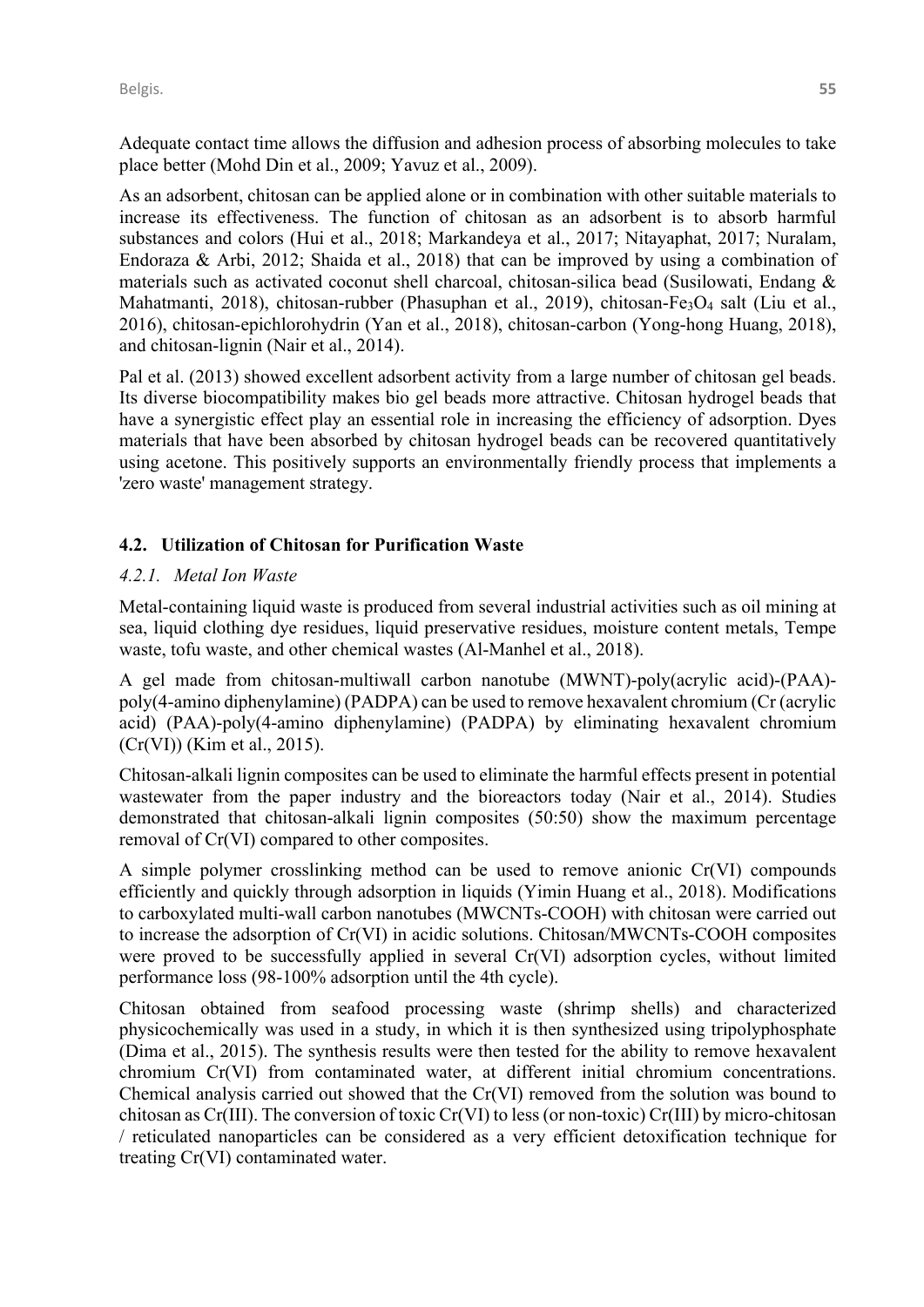A novel chitosan-Al<sub>2</sub>O<sub>3</sub>-SiO<sub>2</sub> hybrid composite was used and applied to remove hexavalent chromium  $[Cr(VI)]$  from the liquid, the condition of which was in the acidic pH range hence it was conducive to Cr(VI) adsorption (Zhang et al. 2018). It only took ten minutes to achieve 80% adsorption activity. Furthermore, the adsorption ability of this material does not decrease even after five usage cycles.

In another study, Magnetic bentonite-chitosan hybrid beads (Bn-CTS) that were easily obtained and made by immobilizing bentonite in the porous structure of chitosan beads was used to achieve the effect of hybrid adsorption as remover cesium, Ion  $(Cs^+)$  from water (Wang et al., 2019). The adsorbent used has excellent selectivity to adsorbs  $Cs^+$  in the presence of other cations ( $Li^+, Na^+,$  $K^+$ , and  $Mg^{2+}$ ). It can be used again by immersing the beads with 0.1 mol L<sup>-1</sup> of MgCl<sub>2</sub> to absorb Cs+ from the beads quantitatively. Bentonite-magnetic chitosan beads can be used as highly efficient adsorbents for the disposal and management of radioactive waste.

Magnetic composites  $Fe<sub>3</sub>O<sub>4</sub>$ -chitosan-bentonite (Fe $<sub>3</sub>O<sub>4</sub>$ -CS-BT), synthesized natural materials</sub> can be applied to restore acid mine drainage for the disposal of heavy metals, especially Cr(VI) in the fluid was examined (Feng et al., 2019). The findings of this study showed that  $Fe<sub>3</sub>O<sub>4</sub>-CS-$ BT composite could function optimally at pH 2.0 and can be used repeatedly by adjusting the magnetic field. Its adsorption capacity was reduced by only 3% after five successive adsorption processes. Furthermore, Fe3O4-CS-BT composite also has excellent adsorbent capabilities for AMD remediation containing Cd, Cr, Cu, Fe Zn, Ni, and Pb.

Chitosan and its derivative modifications can be used to improve the adsorption properties of magnetic materials to remove Pb(II) metal ions (Zhang et al., 2018). The material used is a modification of chitosan- $Fe<sub>3</sub>O<sub>4</sub>$ . The application of this material showed that the initial adsorption results of Pb(II) metal were rapid and equilibrium was achieved in 105 minutes. The maximum absorption capacity is  $86.20$  mg / g Chitosan-Fe<sub>3</sub>O<sub>4</sub>.

An adsorption technique can be used to eliminate hexavalent Chromium  $(Cr(VI))$  using chitosan grafted graphene oxide (CS-GO) nanocomposite in batches nanocomposite material was prepared using ultrasonic irradiation techniques (Samuel et al., 2019). The results of the CS-GO adsorbent nanocomposite were analyzed by X-ray (XRD), Fourier transforms infrared (FTIR) spectroscopy, scanning electron microscopy (SEM) and Tunneling electron microscopy (TEM), followed by Cr(VI) adsorption studies. The nanocomposite adsorption ability has an adsorption capacity of 104.16 mg / g, which was achieved at an acidic pH of 2.0, at a contact time of 420 minutes. It showed that CS-GO nanocomposite material could be used repeatedly for up to 10 cycles with a very minimum capacity reduction.

In another research, chitosan-grafted magnetic bentonite (CS-g-MB), which was synthesized through the plasma induction method, was investigated (Yang et al., 2016). The CS-g-MB composites showed good magnetic properties, low turbidity performance, and high stability in aqueous solutions, also indicated a significant adsorption capacity for  $Cs^+$  ions. The ability of  $Cs^+$ adsorption by CS-g-MB depends on the pH atmosphere and ionic strength. For some  $Mg^{2+}$ ,  $K^+$ , Li<sup>+</sup>, and Na<sup>+</sup> ions, the Cs<sup>+</sup> exchange is limited in the order of Li<sup>+</sup>  $\approx$  Mg<sup>2+</sup>  $\leq$ Na<sup>+</sup>  $\leq$ K<sup>+</sup>, especially as the hydration energy of these cations in aqueous solutions. CS-g-MB composite stability tests have been carried out in simulated groundwater media and actual seawater, and the results showed that increased coagulation could be achieved by modification of plasma for wastewater management. This adsorbent can also reduce the level of turbidity of water and can be used repeatedly.

According to Lasindrang, et al. (2015), activated coconut shell charcoal Chitosan is more effective in absorbing heavy metal Cr (total) at pH 4, more effective in BOD adsorption at pH 6, and has more influence on COD adsorption at pH 1. The concentration of activated coconut shell charcoal coated with chitosan. The adsorbent C (K3A1) is the adsorption of Cr (total), BOD, and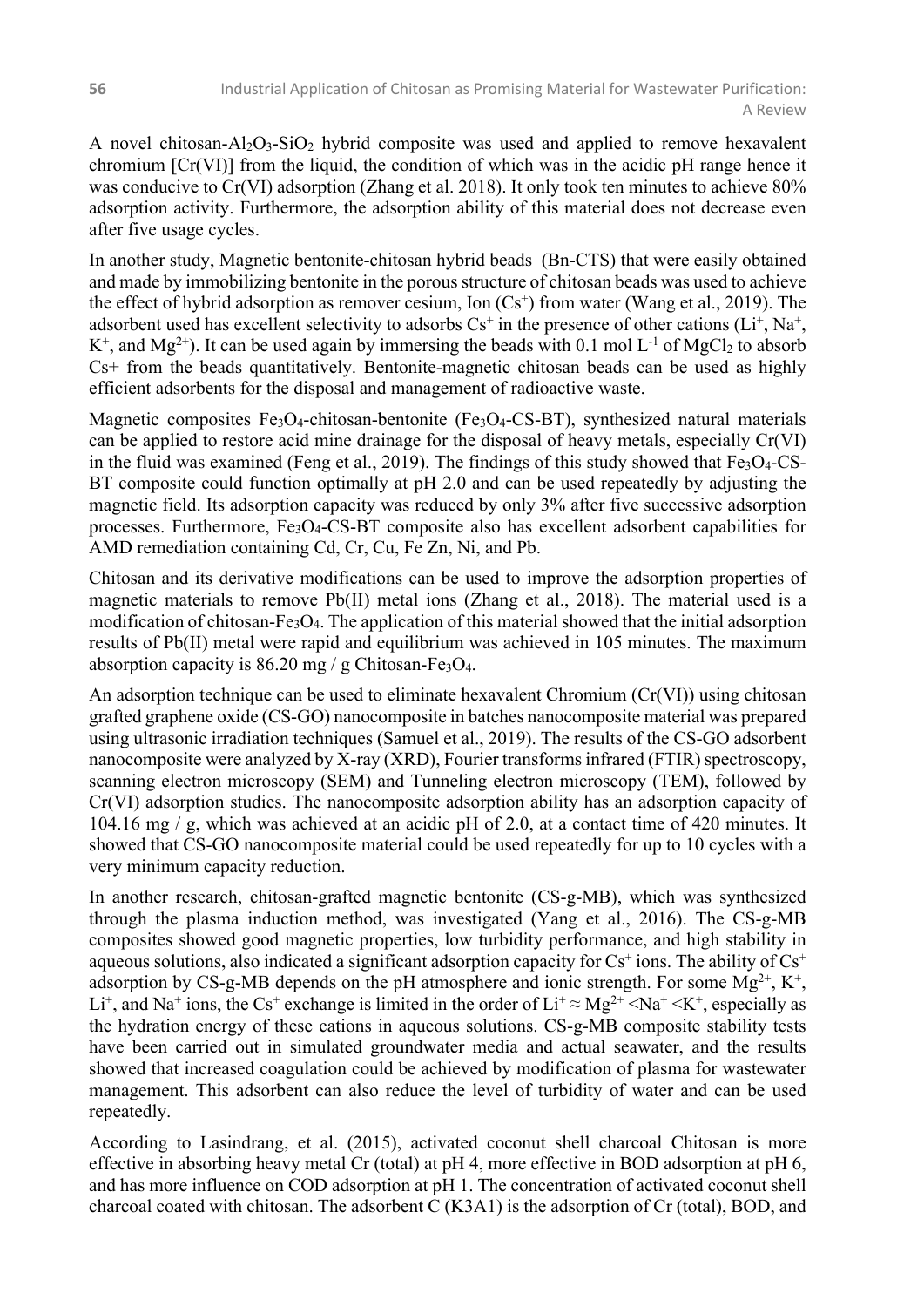COD, which is more effective than adsorbent A (K1A1) and adsorbent B (K2A1) (Lasindrang et al., 2015).

Crosslinked chitosan/Waste Active Sludge Char (WASC) beads were developed as a novel composite adsorbent for the removal of Cu(II) ions from aqueous solution (Dandil et al., 2019). A study conducted using Cu(II) adsorbed from aqueous solutions quickly and efficiently by the xanthate Fe<sub>3</sub>O<sub>4</sub>-CS-GO complex, suggested that xanthate Fe<sub>3</sub>O<sub>4</sub>-CS-GO may be an ideal candidate for removing Cu(II) from wastewater (Liu et al., 2016). A summarized list of those aforementioned metal ion waste adsorbed by chitosan can be seen in Table 1 below.

| <b>References</b>                                                |
|------------------------------------------------------------------|
| (Dima et al., 2015; Feng et al., 2019; Yimin Huang et al., 2018; |
| Kim et al., 2015; Lasindrang et al., 2015; Nair et al., 2014;    |
| Noralia & Dina Kartika, 2013; Samuel et al., 2019; Zhang et      |
| al., 2018; Zulfi et al., 2014)                                   |
| (Wang et al., 2019; Yang et al., 2016)                           |
| (Nuralam, Endoraza & Arbi, 2012; Susilowati, Endang &            |
| Mahatmanti, 2018; Utami, Umi Barorh Lili Irawati, Utami,         |
| 2011; Yan et al., 2018; Zhang et al., 2018)                      |
| (Hui et al., 2018; Nuralam, Endoraza & Arbi, 2012; Nurdin &      |
| Maulana, 2016)                                                   |
| (Dandil et al., 2019; Liu et al., 2016; Susilowati, Endang &     |
| Mahatmanti, 2018)                                                |
|                                                                  |

Table 1 Metal ion waste adsorbed by chitosan

## *4.2.2. Drug and Hazardous Material Waste*

Medicinal waste and hazardous substances are industrial waste that can have long-term adverse effects. This waste also causes environmental damage and endangers the health of the living population. A study by Ramadhanur et al. (2015) used chitosan as a membrane filtration of phosphate compounds in the detergent waste industry (Ramadhanur & Sari, 2015), that can absorb phosphate residue up to 97.40%. Another study used a membrane based on chitosan, PVA, and silica as a filter material for palm oil liquid waste that can reduce BOD levels up to 92.59%, COD 92.59%, and TDS 31.098% (Chodijah, Siti & Liza, Novriani, 2018). Meanwhile, this study indicated that bentonite-chitosan could be used as the removal of cesium radioactive elements in waste (Wang et al., 2019).

Composites that are made from coffee-grounds (WCG) waste combined with chitosan (Cs) and poly (vinyl alcohol) (PVA) was used in a study conducted by (Lessa et al., 2018). At 5% by weight of WCG, the adsorption carried out by composites showed a marked increase (from 10 to 44%) of the adsorption of drugs (metamizole (MET), acetylsalicylic acid (ASA), acetaminophen (ACE), and catalyst compared to samples pure. The highest transfer efficiency was listed at pH six, and the transfer followed the sequence ASA> CAF> ACE> MET. Overall, WCG showed good interaction with polymer matrices and excellent dispersibility of up to 10% by weight. Experiments showed that composites containing WCG present extraordinary reusability in at least five successive adsorption/desorption cycles.

A coal-chitosan composite was used as an adsorbent to remove diethyl phthalate (DEP) through adsorption in a study by (Shaida et al., 2018). The coal used as coal with low carbon content and high silicate. This is also the use of low-quality coal waste. The 9: 1 weight ratio is the ratio that functions optimally from the coal-chitosan composite. This composition can absorb as much as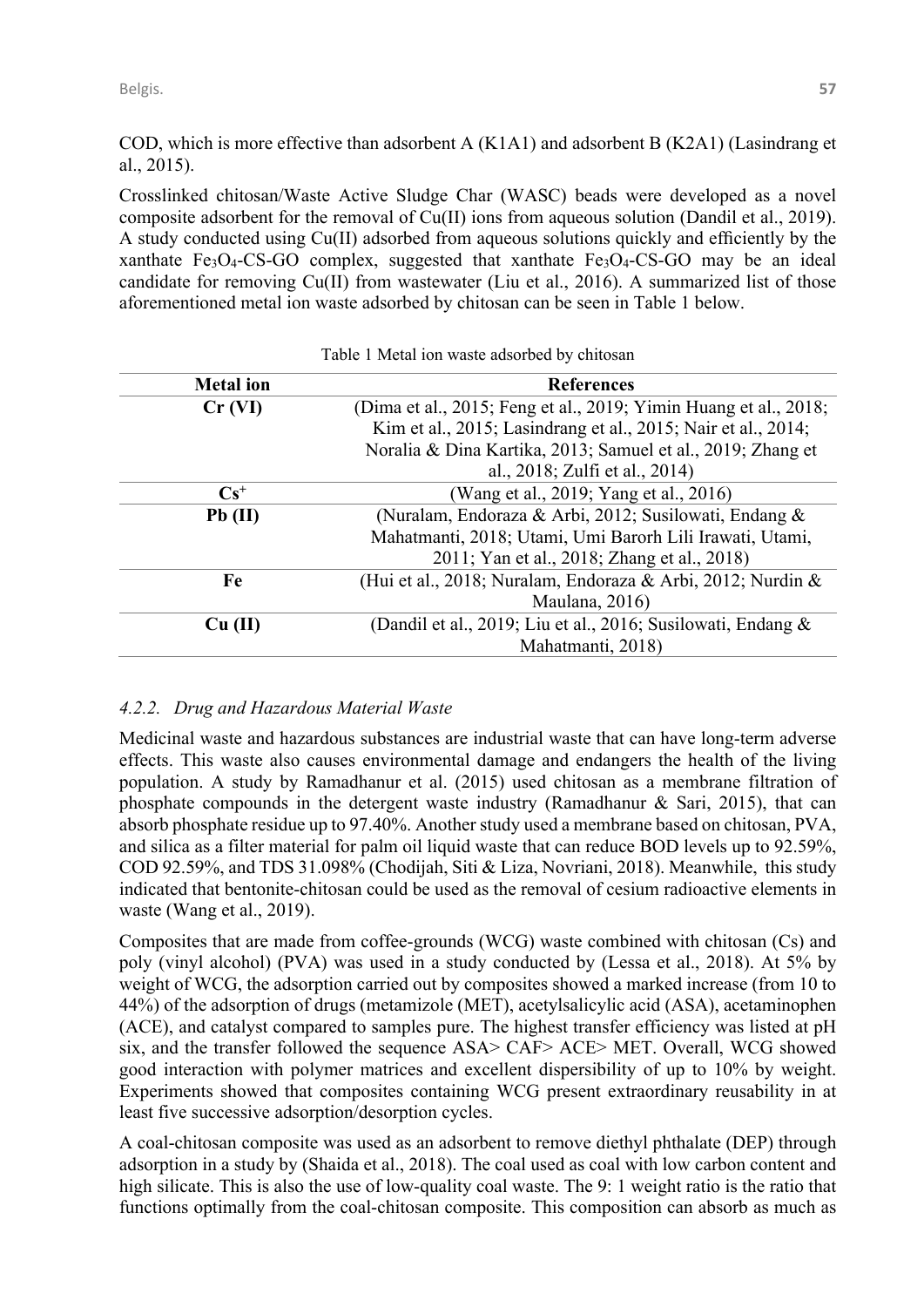91.1% DEP under optimal conditions of pH 5.8. The dose of adsorbent used is 4 mg / mL, and the contact time required is 4 hours. The application of coal-chitosan composites as an adsorbent can be used easily and has been proven by repeated use.

Another research indicated that a modification of chitosan polymer could be used in used tire rubber as the removal of anti-inflammatory drugs ibuprofen, diclofenac, and naproxen from aqueous solutions. Modified capacity adsorbents were 70.0, 17.7, and 2.3 mg /  $g$ , respectively, for ibuprofen, diclofenac, and naproxen. Various methods have been used to optimize the parameters that affect the efficiency of drug removal to obtain pH 6 as the optimal pH to eliminate all three drugs simultaneously (Phasuphan et al., 2019).

### *4.2.3. Dye Removal Waste*

The dye waste can cause problems because the low amount of color can be highly visible in water and may be toxic to aquatic organisms (Markandeya et al., 2017). The primary source of releasing color content to the environment is related to the imperfect use of dyes in the textile, food, leather, and paper industries. Waste of textile color content is a particular concern because textile consumption will always increase following population growth. Most dyes are made to have resistance to environmental influences such as the effects of pH, temperature and microbial invasion; thus processing of color levels becomes difficult due to the aromatic structure of the dyes which is challenging to be biodegraded, primarily reactive dyes due to the formation of strong covalent bonds between the C atom of the dyestuff with the O, N or S atoms of the hydroxy, amine or thiol groups of the polymer. Chitosan and iron precursor can be used as desorption of congo red for anionic dye wastewater (Hui et al., 2018).

Chitosan-alkali lignin composites can be used to eliminate the harmful effects present in wastewater. Batch adsorption studies showed that chitosan-alkali lignin composites (50:50) showed the maximum percentage removal of anthraquinones dyes, Remazol Brilliant Blue R (RBBR), and Cr(VI) compared to other composites, chitosan, and alkaline lignin. This can be used to utilize lignin residue, which is a potential waste by-product of the paper industry and biorefractory (Nair et al., 2014).

Chitosan fibers extracted from shrimp shells with high adsorption capacity were used in a study to remove acid yellow dyes from water. Under acidic conditions, the protonated amino groups (positively charged polymer chains), which show attraction with negative ions, are anionic dyes (Iqbal et al., 2011).

The study conducted by (Nitayaphat, 2017) utilized the adsorption of chitosan beads with a combination of coffee residue mixture to remove Reactive Red 152 as an anionic dye. The results showed that the mass ratio of chitosan to coffee residue 60/40 was the most useful for increasing dye removal. While a study by (Sohni et al., 2019) used the new chitosan / nano-lignin composite material as a highly efficient adsorbent ( $\sim 83\%$ ) to remove methylene blue (MB) dyes. The adsorption mechanism carried out was one-color adsorption with a maximum adsorption capacity of 74.07 mg g<sup>-1</sup>. Chitosan composites with nano-lignin also showed better performance in dye decontamination compared to original chitosan and chitosan / bulk-lignin composites. These chitosan-nanolignin composites can be repeated in up to four cycles of adsorption/regeneration, with the results showing recovery as high as 89%.

Two studies by Markandeya et al. conducted efficient, economical, and effective wastewater treatment based on the response surface methodology for removing dyes using cenosphere, waste products, in the form of nanocomposites with chitosan. Chitosan-cenospheres (10: 3) nanocomposite was synthesized using glutaraldehyde, a crosslinking agent, deposited in an alkaline solution to adsorb Disperse Orange 25 (DO) and Disperse Blue 79: 1 (DB). The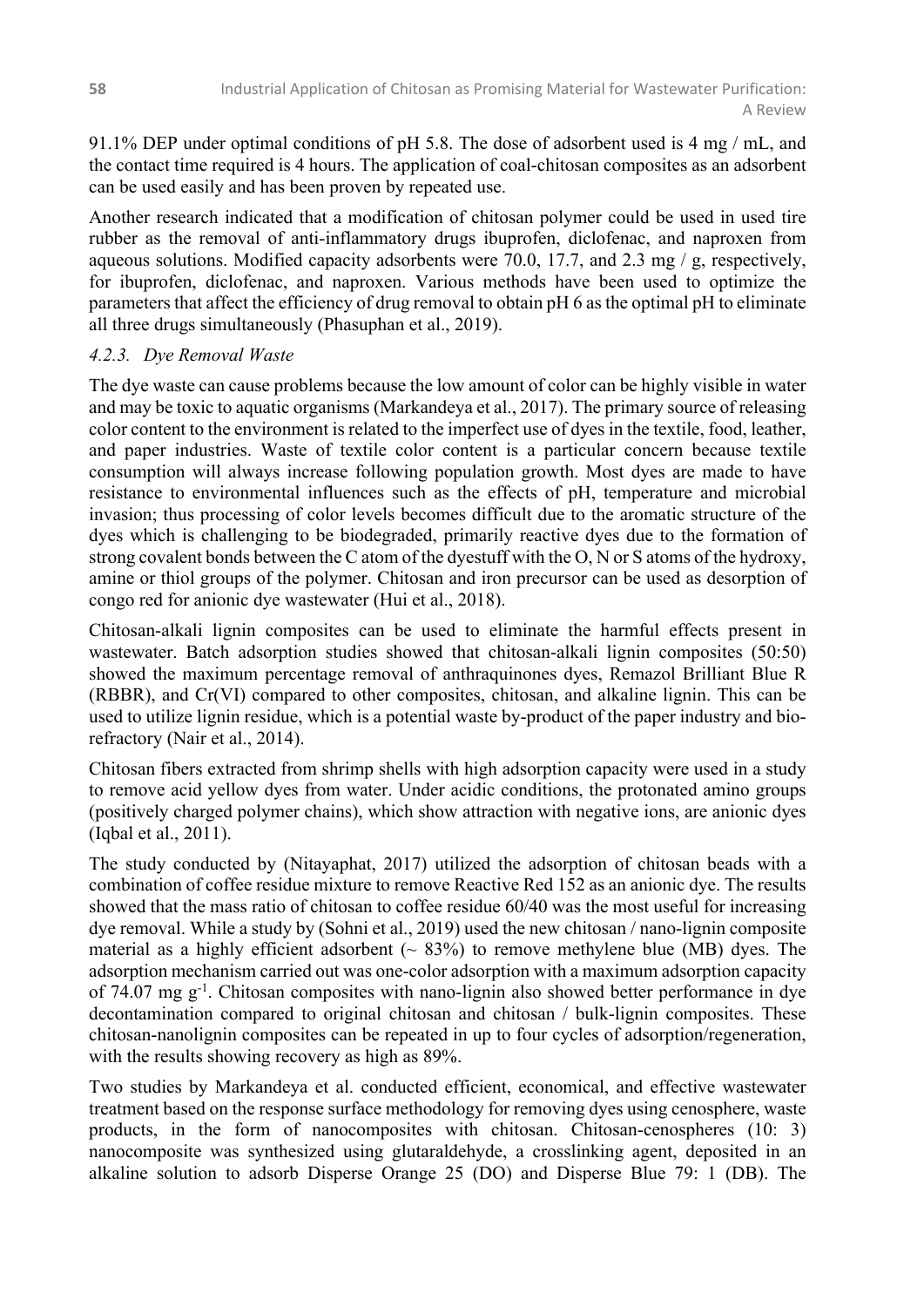maximum percentage of dyestuff removal found was 97.30% and 94.22% for DO and DB, respectively (Markandeya et al., 2017, 2018).

Chitosan-PVA composite membrane was used as a filter in waste of rhodamine B dye, in which the best membrane has a pore size of about 0.01-0.15 mm with 75%: 25% chitosan-PVA composition. The membrane can separate the waste of rhodamine B dye up to 87.029% (Novi et al., 2016). Another study (Lou et al., 2018) used a natural polymer-based flocculant that has attracted more attention, in which chitosan and lignin ingredients were mixed by microwaves. The flocculation study indicated that the chitosan-acrylamide-lignin polymer (CAML, 2 g: 2 g: 2 g) showed a maximum removal percentage of 99.3% and 67.0% respectively for C-3R reactive oranges and methyl oranges which reacted actively at acidic pH.

#### **5. CONCLUSION**

Chitosan membranes which can only be applied with chitosan material and composites: chitosan-Poly ethylene Glycol (PEG), chitosan-Poly Vinyl Alcohol, chitosan-biosilica, chitosan-PVAsilica, chitosan-alginate, chitosan-cellulose, and chitosan-silica, has the ability to be a coagulant and reduce water turbidity. Chitosan which is used as raw material or in a film form can also adsorb metal ion (Cr (VI),  $Cs^+$ , Pb(II), Fe, Cu(II)), dyes (anthraquinone dyes, brilliant blue, yellow dye, methylene blue, disperse orange, disperse blue, rhodamine B), drug residue, and hazardous materials. The high abundance of chitosan raw material in Indonesia should be able to support the application of chitosan as a natural purifying agent consider its high ability to adsorb heavy metal and some dangerous materials.

#### **6. ACKNOWLEDGMENT**

We would like to thank School of Vocational Faculty Universitas Airlangga for providing laboratory facility, funding, and the experiment resources for the researchers.

#### **REFERENCES**

- Al-Manhel, A. J., Al-Hilphy, A. R. S., & Niamah, A. K. (2018). Extraction of chitosan, characterisation and its use for water purification. *Journal of the Saudi Society of Agricultural Sciences*, *17*(2), 186–190. https://doi.org/10.1016/j.jssas.2016.04.001
- Arifin, A., Karlina, A., & Khair, A. (2017). The Effect of Chitosan Dosage Against Liquid Waste Water Color on "Oriens Handicraft" Sasirangan Home Industry, Landasan Ulin. *Journal of Health Science and Prevention*, *1*(2), 58–67. https://doi.org/10.29080/jhsp.v1i2.91
- Aulia, Z., Sutrisno, E., & Hadiwidodo, M. (2016). Pemanfaatan Limbah Cangkang Kepiting Sebagai Biokoagulan Untuk Menurunkan Parameter Pencemar Cod Dan Tss Pada Limbah Industri Tahu. *Jurnal Teknik Lingkungan*, *5*(2), 12.
- Bratina, B., Šorgo, A., Kramberger, J., Ajdnik, U., Zemljič, L. F., Ekart, J., & Šafarič, R. (2016). From municipal/industrial wastewater sludge and FOG to fertilizer: A proposal for economic sustainable sludge management. *Journal of Environmental Management*, *183*, 1009–1025. https://doi.org/10.1016/j.jenvman.2016.09.063
- Chodijah,Siti, H., & Liza,Novriani, F., Ida. (2018). Pengolahan Limbah Cair Kelapa Sawit Menggunakan Membran Berbasis Kitosan, PVA, dan Silika. *Jurnal Penelitian Teknologi Industri*, *9*(2), 73. https://doi.org/10.33749/jpti.v9i2.3498
- Dandil, S., Akin Sahbaz, D., & Acikgoz, C. (2019). Adsorption of Cu(II) ions onto crosslinked chitosan/Waste Active Sludge Char (WASC) beads: Kinetic, equilibrium, and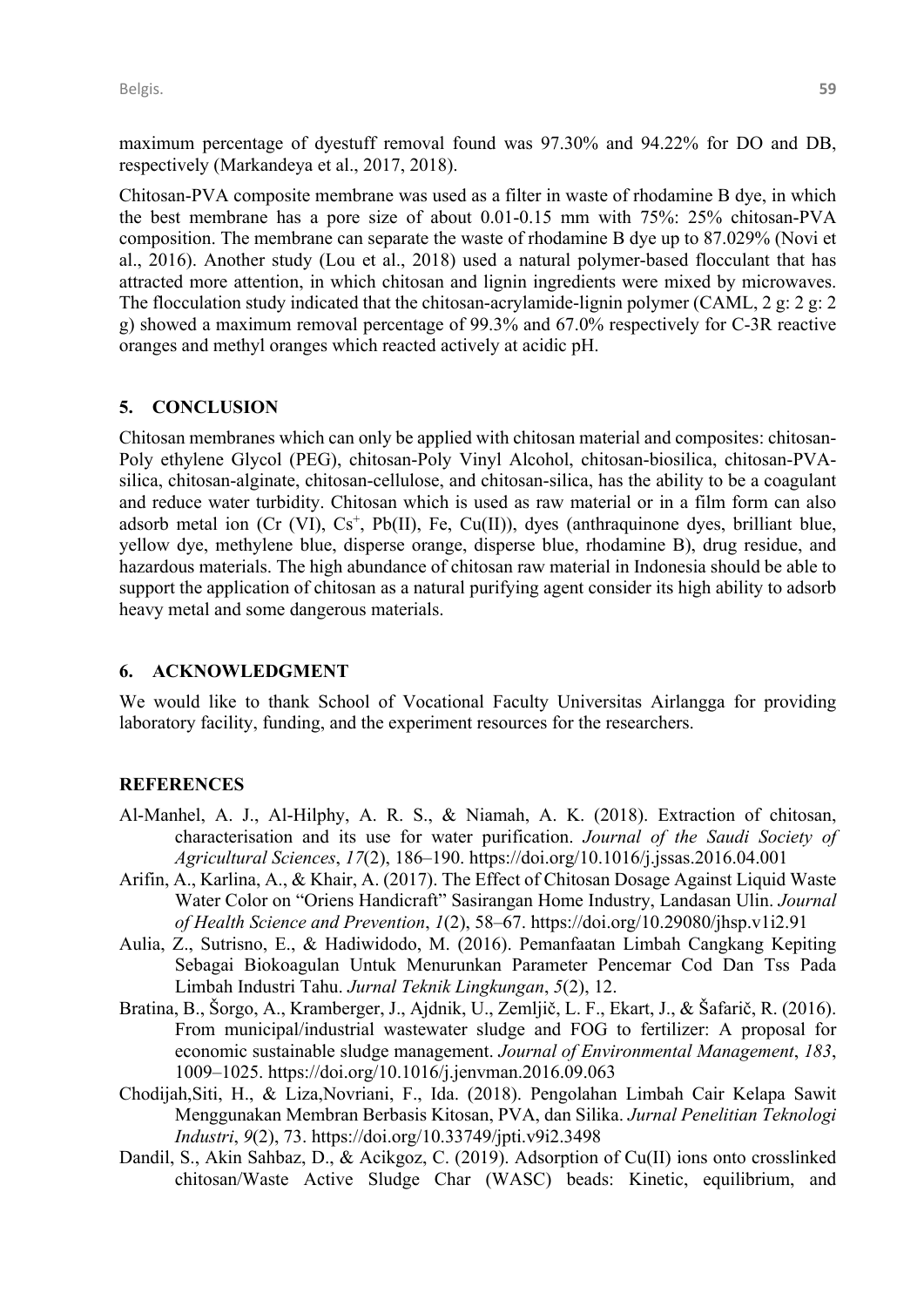thermodynamic study. *International Journal of Biological Macromolecules*, *136*, 668– 675. https://doi.org/10.1016/j.ijbiomac.2019.06.063

- Dima, J. B., Sequeiros, C., & Zaritzky, N. E. (2015). Hexavalent chromium removal in contaminated water using reticulated chitosan micro/nanoparticles from seafood processing wastes. *Chemosphere*, *141*, 100–111. https://doi.org/10.1016/j.chemosphere.2015.06.030
- Evaani, D. Y., & Cahyaningrum, S. E. (2012). Sintesis dan Pemanfaatan Kitosan Alginat Sebagai Membran Ultrafiltrasi Ion K+. *UNESA Journal of Chemistry*, *1*(2), 7.
- Fatombi, J. K., Lartiges, B., Aminou, T., Barres, O., & Caillet, C. (2013). A natural coagulant protein from copra (Cocos nucifera): Isolation, characterization, and potential for water purification. *Separation and Purification Technology*, *116*, 35–40. https://doi.org/10.1016/j.seppur.2013.05.015
- Feng, G., Ma, J., Zhang, X., Zhang, Q., Xiao, Y., Ma, Q., & Wang, S. (2019). Magnetic natural composite Fe3O4-chitosan@bentonite for removal of heavy metals from acid mine drainage. *Journal of Colloid and Interface Science*, *538*, 132–141. https://doi.org/10.1016/j.jcis.2018.11.087
- Hameed, B. H., Mahmoud, D. K., & Ahmad, A. L. (2008). Equilibrium modeling and kinetic studies on the adsorption of basic dye by a low-cost adsorbent: Coconut (Cocos nucifera) bunch waste. *Journal of Hazardous Materials*, *158*(1), 65–72. https://doi.org/10.1016/j.jhazmat.2008.01.034
- Huang, Yimin, Lee, X., Macazo, F. C., Grattieri, M., Cai, R., & Minteer, S. D. (2018). Fast and efficient removal of chromium (VI) anionic species by a reusable chitosan-modified multi-walled carbon nanotube composite. *Chemical Engineering Journal*, *339*, 259–267. https://doi.org/10.1016/j.cej.2018.01.133
- Huang, Yong-hong. (2018). Comparison of rhizosphere and endophytic microbial communities of Chinese leek through high-throughput 16S rRNA gene Illumina sequencing. *Journal of Integrative Agriculture*, *17*(2), 359–367. https://doi.org/10.1016/S2095- 3119(17)61731-3
- Hui, M., Shengyan, P., Yaqi, H., Rongxin, Z., Anatoly, Z., & Wei, C. (2018). A highly efficient magnetic chitosan "fluid" adsorbent with a high capacity and fast adsorption kinetics for dyeing wastewater purification. *Chemical Engineering Journal*, *345*, 556–565. https://doi.org/10.1016/j.cej.2018.03.115
- Iqbal, J., Wattoo, F. H., Wattoo, M. H. S., Malik, R., Tirmizi, S. A., Imran, M., & Ghangro, A. B. (2011). Adsorption of acid yellow dye on flakes of chitosan prepared from fishery wastes. *Arabian Journal of Chemistry*, *4*(4), 389–395. https://doi.org/10.1016/j.arabjc.2010.07.007
- Karimifard, S., & Alavi Moghaddam, M. R. (2018). Application of response surface methodology in physicochemical removal of dyes from wastewater: A critical review. *Science of The Total Environment*, *640–641*, 772–797. https://doi.org/10.1016/j.scitotenv.2018.05.355
- Kim, M. K., Shanmuga Sundaram, K., Anantha Iyengar, G., & Lee, K.-P. (2015). A novel chitosan functional gel included with multiwall carbon nanotube and substituted polyaniline as adsorbent for efficient removal of chromium ion. *Chemical Engineering Journal*, *267*, 51–64. https://doi.org/10.1016/j.cej.2014.12.091
- Kumari, S., & Rath, P. K. (2014). Extraction and Characterization of Chitin and Chitosan from (Labeo rohit) Fish Scales. *Procedia Materials Science*, *6*, 482–489. https://doi.org/10.1016/j.mspro.2014.07.062
- Kumari, S., Rath, P., Sri Hari Kumar, A., & Tiwari, T. N. (2015). Extraction and characterization of chitin and chitosan from fishery waste by chemical method. *Environmental Technology & Innovation*, *3*, 77–85. https://doi.org/10.1016/j.eti.2015.01.002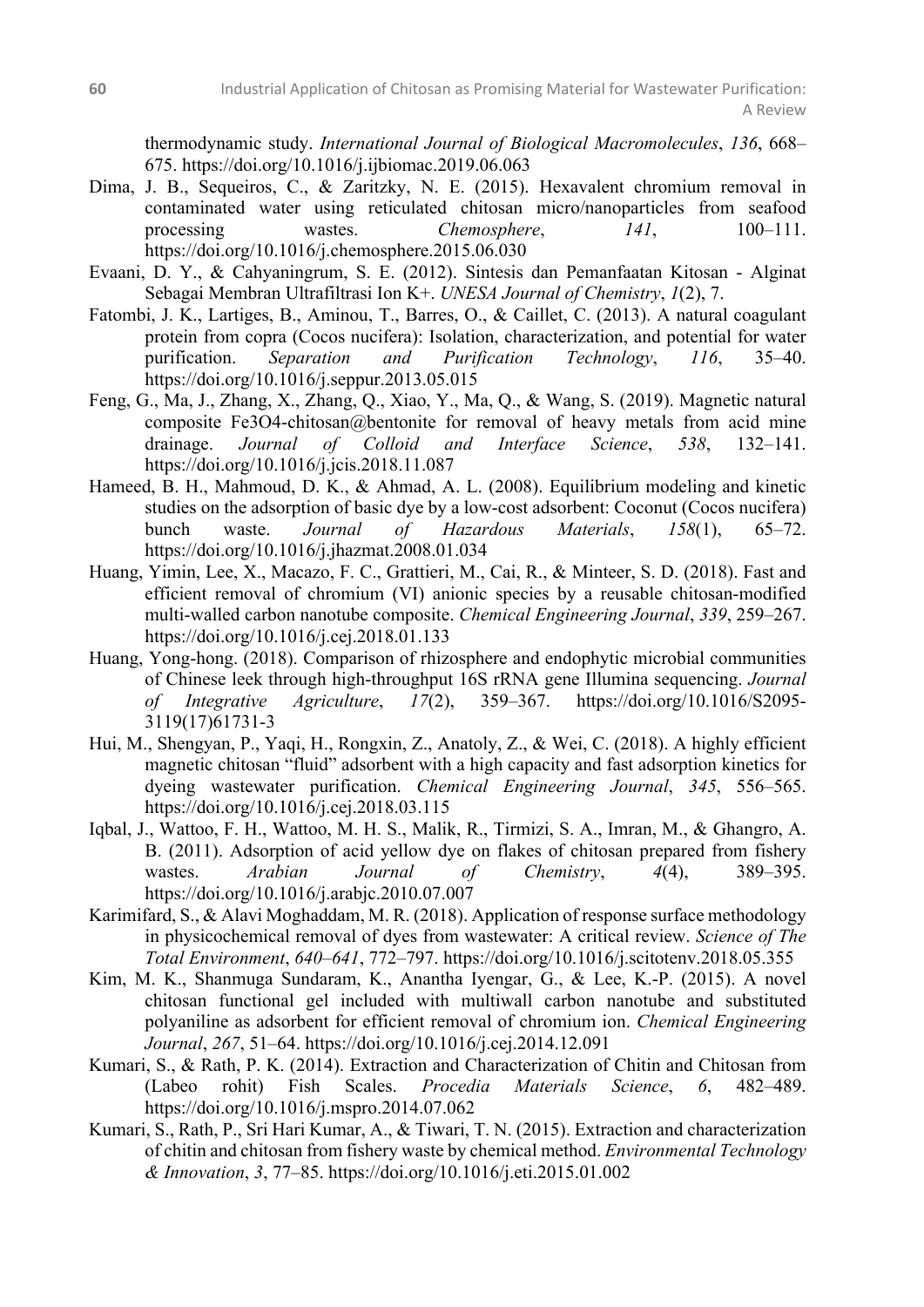- Lasindrang, M., Suwarno, H., Tandjung, S. D., & Kamiso, H. N. (2015). Adsorption Pollution Leather Tanning Industry Wastewater by Chitosan Coated Coconut Shell Active Charcoal. *Agriculture and Agricultural Science Procedia*, *3*, 241–247. https://doi.org/10.1016/j.aaspro.2015.01.047
- Lessa, E. F., Nunes, M. L., & Fajardo, A. R. (2018). Chitosan/waste coffee-grounds composite: An efficient and eco-friendly adsorbent for removal of pharmaceutical contaminants from water. *Carbohydrate Polymers*, *189*, 257–266. https://doi.org/10.1016/j.carbpol.2018.02.018
- Li, N., Xiong, X., Ha, X., & Wei, X. (2019). Comparative preservation effect of water-soluble and insoluble chitosan from Tenebrio molitor waste. *International Journal of Biological Macromolecules*, *133*, 165–171. https://doi.org/10.1016/j.ijbiomac.2019.04.094
- Liu, J., Liu, W., Wang, Y., Xu, M., & Wang, B. (2016). A novel reusable nanocomposite adsorbent, xanthated Fe 3 O 4 -chitosan grafted onto graphene oxide, for removing Cu(II) from aqueous solutions. *Applied Surface Science*, *367*, 327–334. https://doi.org/10.1016/j.apsusc.2016.01.176
- Lou, T., Cui, G., Xun, J., Wang, X., Feng, N., & Zhang, J. (2018). Synthesis of a terpolymer based on chitosan and lignin as an effective flocculant for dye removal. *Colloids and Surfaces A: Physicochemical and Engineering Aspects*, *537*, 149–154. https://doi.org/10.1016/j.colsurfa.2017.10.012
- Ma, H., Pu, S., Ma, J., Yan, C., Zinchenko, A., Pei, X., & Chu, W. (2018). Formation of multilayered chitosan honeycomb spheres via breath-figure-like approach in combination with co-precipitation processing. *Materials Letters*, *211*, 91–95. https://doi.org/10.1016/j.matlet.2017.09.091
- Markandeya, Dhiman, N., Shukla, S. P., & Kisku, G. C. (2017). Statistical optimization of process parameters for removal of dyes from wastewater on chitosan cenospheres nanocomposite using response surface methodology. *Journal of Cleaner Production*, *149*, 597–606. https://doi.org/10.1016/j.jclepro.2017.02.078
- Markandeya, Dhiman, N., Shukla, S. P., Mohan, D., Kisku, G. C., & Patnaik, S. (2018). Comprehensive remediation study of disperse dyes in wastewater using cenospheres nanosyntactic foam. *Journal of Cleaner Production*, *182*, 206–216. https://doi.org/10.1016/j.jclepro.2018.01.244
- Mohd Din, A. T., Hameed, B. H., & Ahmad, A. L. (2009). Batch adsorption of phenol onto physiochemical-activated coconut shell. *Journal of Hazardous Materials*, *161*(2–3), 1522–1529. https://doi.org/10.1016/j.jhazmat.2008.05.009
- Nair, V., Panigrahy, A., & Vinu, R. (2014). Development of novel chitosan–lignin composites for adsorption of dyes and metal ions from wastewater. *Chemical Engineering Journal*, *254*, 491–502. https://doi.org/10.1016/j.cej.2014.05.045
- Nitayaphat, W. (2017). Chitosan/coffee residue composite beads for removal of reactive dye. *Materials Today: Proceedings*, *4*(5), 6274–6283. https://doi.org/10.1016/j.matpr.2017.06.127
- Noralia, E., & Dina Kartika, M. (2013). Filtration Metal Ion Cr6+ with Composite Chitosan Silica Membrane. *UNESA Journal of Chemistry*, *2*(1), 5.
- Novi, Y., Zaharah, T. A., & Destiarti, L. (2016). Sintesis dan Karakterisasi Membran Komposit Kitosan-Kaolin. *JKK*, *5*(4), 47–56.
- Nuralam, Endoraza, P., & Arbi, B. P. (2012). Pemanfaatan Limbah Kulit Kepiting Menjadi Kitosan Sebagai Penjernih Air Pada Air Rawa dan Air Sungai. *Jurnal Teknik Kimia*, *18*(4), 7.
- Nurdin, F., Arifina, & Maulana, A. (2016). Uji Kemampuan Kitosan Dan Selulosa Pada Proses Penjerapan Logam Fe dan Zn yang Terkandung dalam Limbah Oli Bekas dengan Metode Kolom Filtrasi. *Analit: Analytical and Environmental Chemsitry*, *1*(01), 7.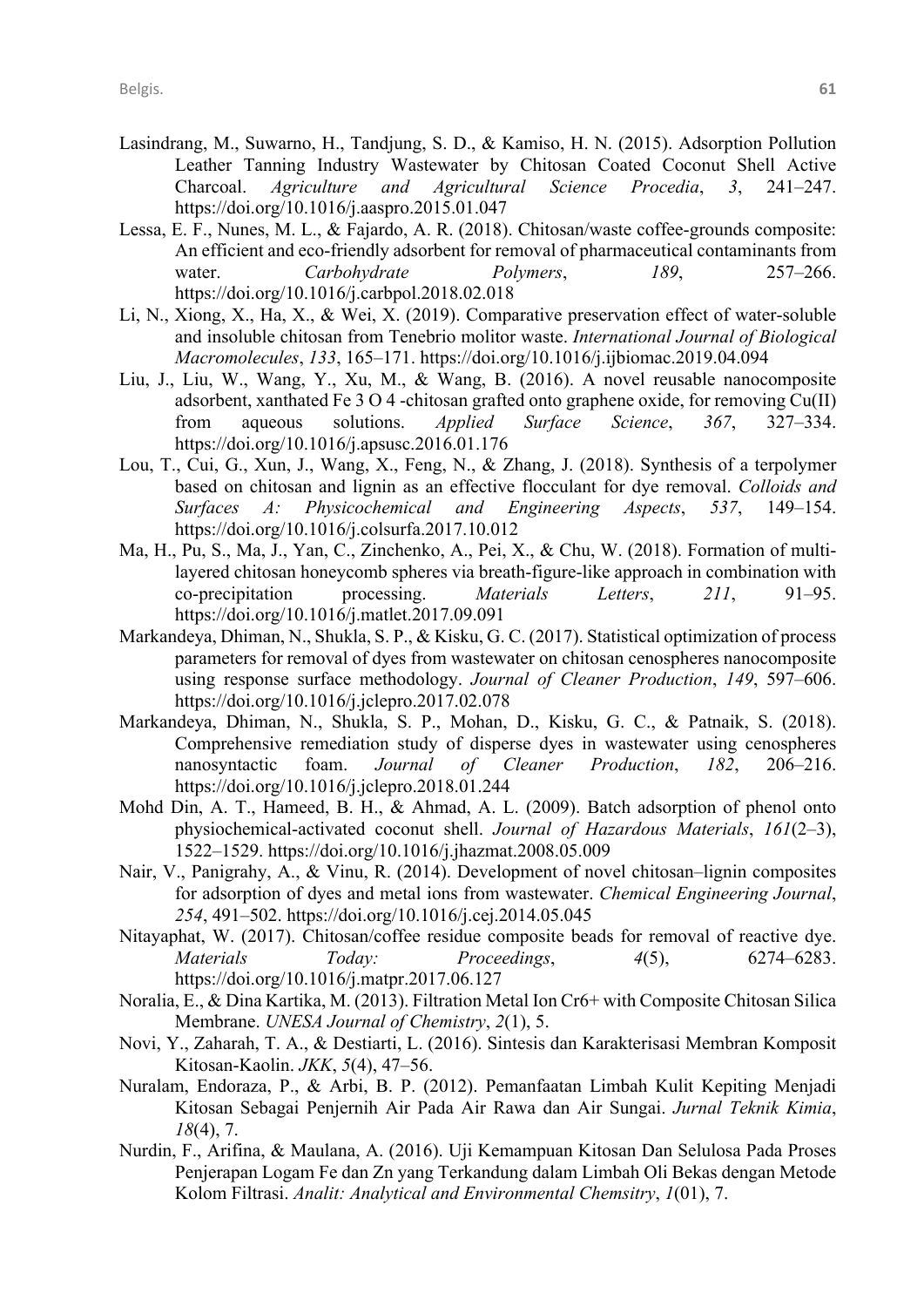- Nurdjannah, N. (2016). Penjernihan Sirup Pala dengan Chitosan dan Hemisellulase. *J.Tek.Ind.Pert*, *16*(1), 1–8.
- Phasuphan, W., Praphairaksit, N., & Imyim, A. (2019). Removal of ibuprofen, diclofenac, and naproxen from water using chitosan-modified waste tire crumb rubber. *Journal of Molecular Liquids*, *294*, 111554. https://doi.org/10.1016/j.molliq.2019.111554
- Ramadhanur, S., & Sari, A. M. (2015). Pengaruh Konsentrasi Khitosan dan Waktu Filtrasi Membran Khitosan Terhadap Penurunan Kadar Fosfat dalam Limbah Deterjen. *Konversi*, *4*(1), 13.
- Ruswahyuni Hartoko, Agus, R., Siti. (2010). Aplication of Chitosan for Water Quality and Macrobenthic Fauna Rehabilitation in Vannamei Shrimps (Litopenaeus Vannamei) Ponds, North Coast of Semarang, Central Java - Indonesia. *Journal of Coastal Development*, *14*(1), 1–10.
- Samuel, M. S., Bhattacharya, J., Raj, S., Santhanam, N., Singh, H., & Pradeep Singh, N. D. (2019). Efficient removal of Chromium(VI) from aqueous solution using chitosan grafted graphene oxide (CS-GO) nanocomposite. *International Journal of Biological Macromolecules*, *121*, 285–292. https://doi.org/10.1016/j.ijbiomac.2018.09.170
- Shaida, Mohd. A., Dutta, R. K., & Sen, A. K. (2018). Removal of diethyl phthalate via adsorption on mineral rich waste coal modified with chitosan. *Journal of Molecular Liquids*, *261*, 271–282. https://doi.org/10.1016/j.molliq.2018.04.031
- Sohni, S., Hashim, R., Nidaullah, H., Lamaming, J., & Sulaiman, O. (2019). Chitosan/nano-lignin based composite as a new sorbent for enhanced removal of dye pollution from aqueous solutions. *International Journal of Biological Macromolecules*, *132*, 1304–1317. https://doi.org/10.1016/j.ijbiomac.2019.03.151
- Susanto, Joko Prayitno, P., teguh. (2000). Chitosan Sebagai Bahan Koagulan Limbah Cair Industri Tekstil. *Jurnal Teknologi Lingkungan*, *1*(2), 121–125.
- Susilowati, Endang, H., Sri, & Mahatmanti, F. W. (2018). Sintesis Kitosan-Silika Bead sebagai Pengadsorpsi Ion Logam Pb(II) pada Limbah Cair Batik. *Indonesian Journal of Chemical Science*, *7*(2), 9.
- Utami, Umi Barorh Lili Irawati, Utami, M., Hanifa. (2011). Filtration of Sasirangan Wastewater Treatment Using Oil Palm Shell Active Charcoal Coated with Chitosan After Coagulation with FeSO4. *Sains dan Terapan Kimia*, *5*(1), 34–44.
- Wahyuni, S., Siswanto, S., & Putra, S. M. (2017). Formulasi Komposisi Membran Kitosan Dan Optimalisasi Pengadukan Dalam Penurunan Kandungan Padatan Limbah Cair Kelapa Sawit. *Widyariset*, *3*(1), 35. https://doi.org/10.14203/widyariset.3.1.2017.35-46
- Wang, K., Ma, H., Pu, S., Yan, C., Wang, M., Yu, J., Wang, X., Chu, W., & Zinchenko, A. (2019). Hybrid porous magnetic bentonite-chitosan beads for selective removal of radioactive cesium in water. *Journal of Hazardous Materials*, *362*, 160–169. https://doi.org/10.1016/j.jhazmat.2018.08.067
- Yan, Y., Yuvaraja, G., Liu, C., Kong, L., Guo, K., Reddy, G. M., & Zyryanov, G. V. (2018). Removal of Pb(II) ions from aqueous media using epichlorohydrin crosslinked chitosan Schiff's base@Fe 3 O 4 (ECCSB@Fe 3 O 4 ). *International Journal of Biological Macromolecules*, *117*, 1305–1313. https://doi.org/10.1016/j.ijbiomac.2018.05.204
- Yang, S., Okada, N., & Nagatsu, M. (2016). The highly effective removal of  $Cs + by$  low turbidity chitosan-grafted magnetic bentonite. *Journal of Hazardous Materials*, *301*, 8–16. https://doi.org/10.1016/j.jhazmat.2015.08.033
- Yavuz, A. G., Uygun, A., & Bhethanabotla, V. R. (2009). Substituted polyaniline/chitosan composites: Synthesis and characterization. *Carbohydrate Polymers*, *75*(3), 448–453. https://doi.org/10.1016/j.carbpol.2008.08.005